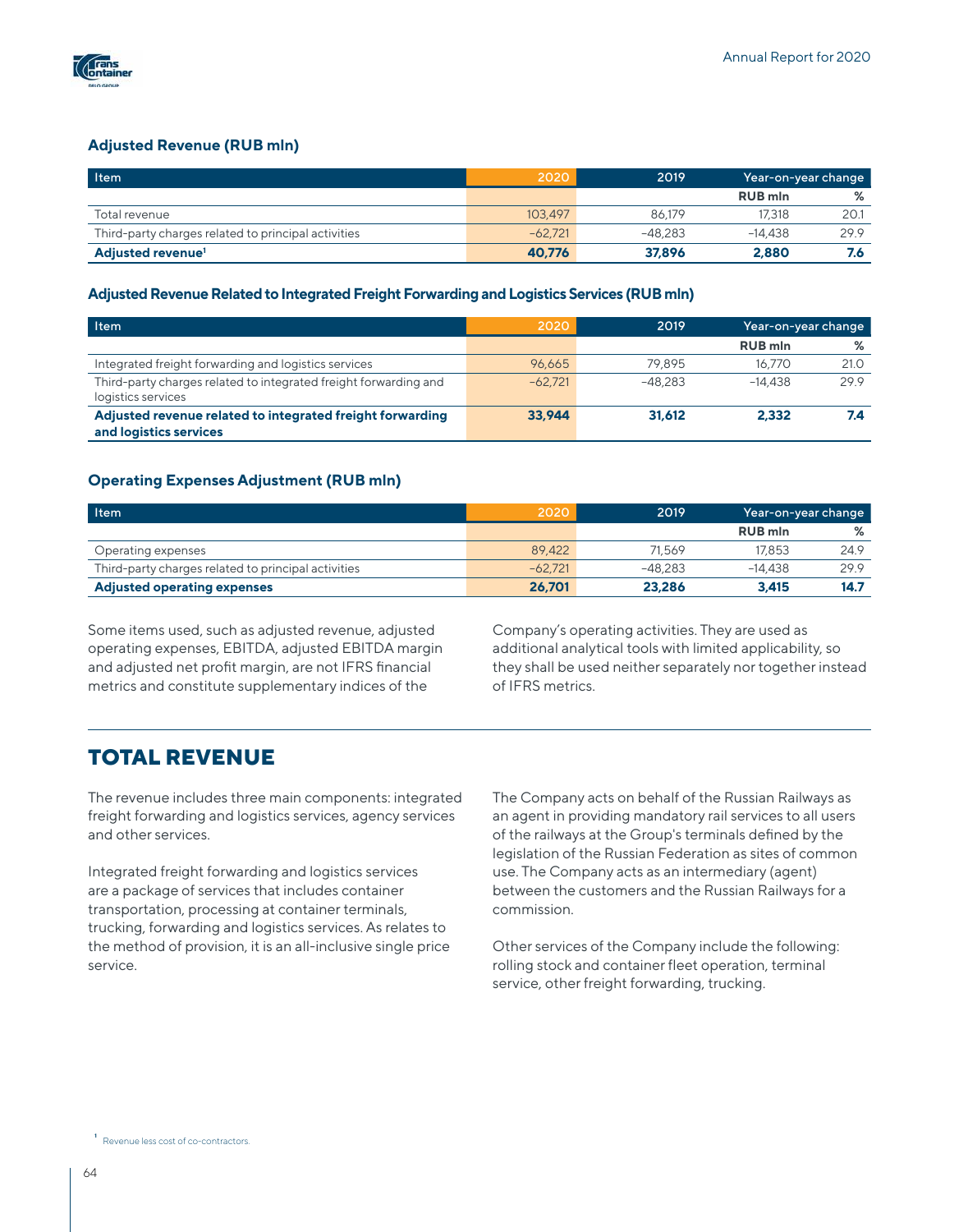# **Revenue Breakdown (RUB mln)**

| Item                                                 | 2020    | 2019   |                | Year-on-year change |  |
|------------------------------------------------------|---------|--------|----------------|---------------------|--|
|                                                      |         |        | <b>RUB</b> mln | ℅                   |  |
| Integrated freight forwarding and logistics services | 96.665  | 79.895 | 16.770         | 21.0                |  |
| Agency fees                                          | 3,480   | 3,217  | 263            | 8.2                 |  |
| Other revenues                                       | 3,352   | 3.067  | 285            | 9.3                 |  |
| <b>Total revenue</b>                                 | 103,497 | 86,179 | 17,318         | 20.1                |  |

The Company's revenue in 2020 increased by RUB 17,318 mln, or 20.1% year-on-year, to RUB 103,497 mln from RUB 86,179 mln in 2019. Such revenue growth primarily resulted from an increase in transportation volumes by the Company's assets, as well as terminal handling

volumes on the back of the growing rail container transportation market.In 2020, the Company began to provide the customers with greater volume of integrated freight forwarding and logistics services.

### **Adjusted Revenue Breakdown (RUB mln)**

| <b>Item</b>                                                   | 2020   | 2019   | Year-on-year change |     |
|---------------------------------------------------------------|--------|--------|---------------------|-----|
|                                                               |        |        | RUB mln.            | %   |
| Adjusted integrated freight forwarding and logistics services | 33.944 | 31.612 | 2.332               | 7.4 |
| Agency fees                                                   | 3,480  | 3.217  | 263                 | 8.2 |
| Other revenues                                                | 3,352  | 3.067  | 285                 | 9.3 |
| <b>Total adjusted revenue</b>                                 | 40.776 | 37.896 | 2,880               | 7.6 |

The adjusted revenue increased by 7.6% year-on-year to 40,776 mln in 2020 from 37,896 mln in 2019. Dynamics of the adjusted revenue reflects raised volume of rendered services and a flexible price policy in conditions of strong competition, demand for services and changed external factors (including decrease in subsidies of the Chinese government for import from the Russian Federation).

# **INTEGRATED FREIGHT FORWARDING AND LOGISTICS SERVICES**

Revenue from the integrated freight forwarding and logistics services increased by 21.0% to RUB 96,665 mln over 2020.

Adjusted revenue from the integrated freight forwarding and logistics services was up by 7.4% year-on-year to RUB 33,944 mln in 2020, mainly on the back of growing revenue-generating volumes and dynamics of customers' preferences towards complex and integrated transportation services.

# **AGENCY FEES**

Revenue from agency fees increased by 8.2% year-onyear to RUB 3,480 mln in 2020 compared to RUB 3,217 mln in 2019. The increased is caused by raised volumes of terminal processing and indexation of tariffs for the services under the agency agreements with the Russian Railways.